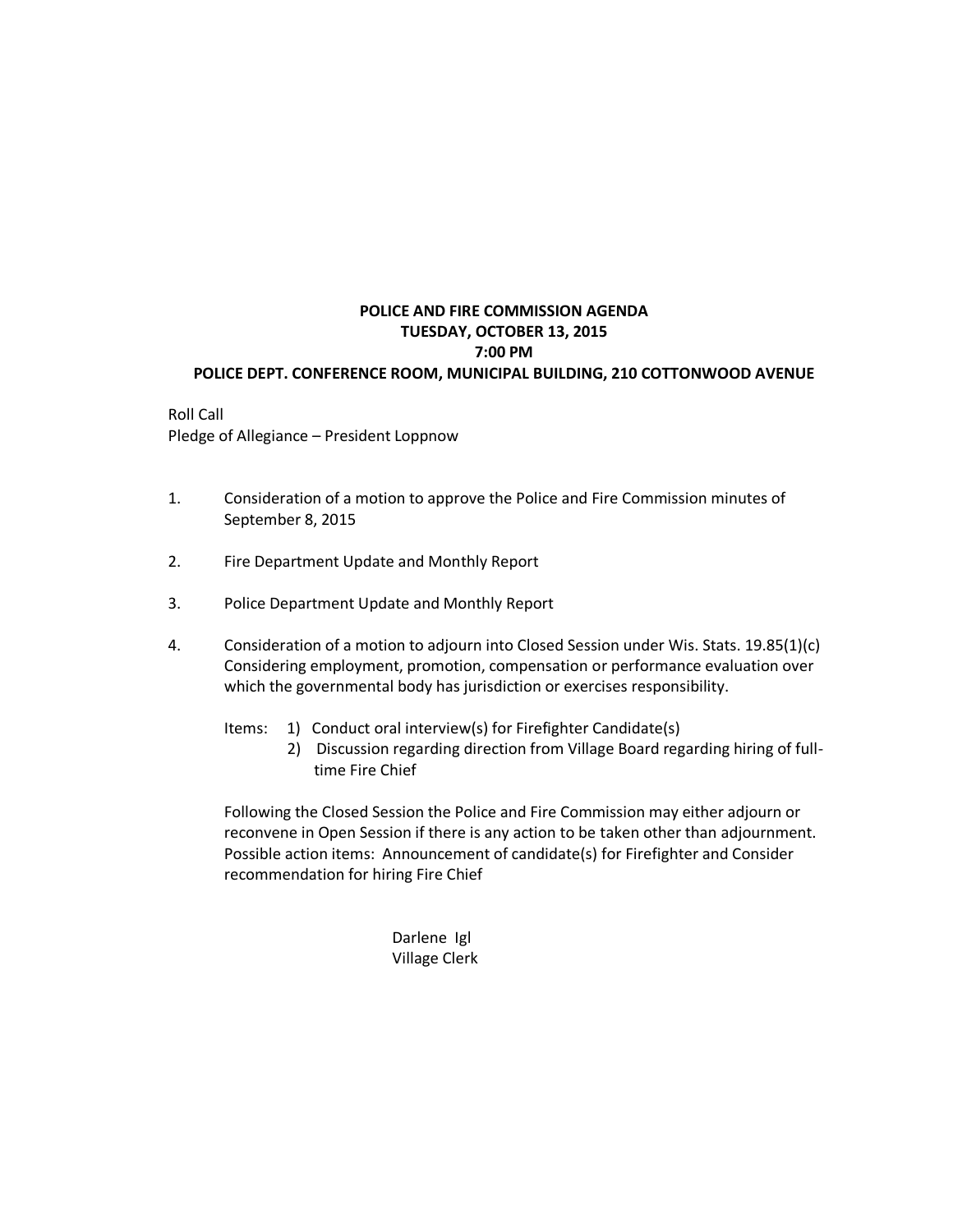# **VILLAGE OF HARTLAND POLICE & FIRE COMMISSION MEETING MINUTES TUESDAY, September 08, 2015 7:00 P.M.**

# **BOARD ROOM, MUNICIPAL BUILDING, 210 COTTONWOOD AVENUE**

- 7:04 PM Meeting called to order by Commission President Loppnow
- Commissioner Redlin read the roll for attendance
	- **Present : Commissioners Loppnow, Wojciechowski, Redlin, Rebholz**
	- Absent: Commissioner Riesinger
	- Also in attendance : Police Chief Robert Rosch, Interim Fire Chief David Dean
- Pledge of Allegiance led by Commissioner Loppnow.
- Commission President Loppnow made an Announcement that a Closed Session will be held at the conclusion of the regular agenda items.
	- 1. Consideration of a motion to approve the Police and Fire Commission Minutes for meetings held on August 11, 2015.
		- a. Motion by Commissioners Wojciechowski / Rebholz to approve the Hartland Police & Fire Commission minutes for the meeting of August 11, 2015. The motion carried on the unanimous vote of the Commissioners present.

# 2. Fire Department Update and Monthly Report – Interim Fire Chief David Dean

a. Chief Dean briefly reviewed the July, 2015 Call Summary and Monthly Response Reports for the Commissioners … 63 EMS calls and 21 Fire calls .

b. Chief Dean reported that the HFD budget for 2016 has been drafted and submitted to the Village Board for consideration. As such, it includes consideration of the change to having two staff be in the Fire Station from 6PM to 6AM every day.

c. The Chief then indicated that the Commissioners are invited to attend, on a complimentary basis, an allday seminar on 9/16/2015 and to be held at the Milwaukee Downtown Marriott Hotel from 8:15 AM to 2 PM.

d. Chief Dean then related that there will be a commemorative event on 9/11/2015, the anniversary of the terrorist attacks that day in 2011, including a Flag Presentation at Arrowhead High School that evening.

e. The Chief reported that the HFD is again planning for the Annual Open House and Pancake Breakfast on 10/10/2015 from 7AM until 1PM.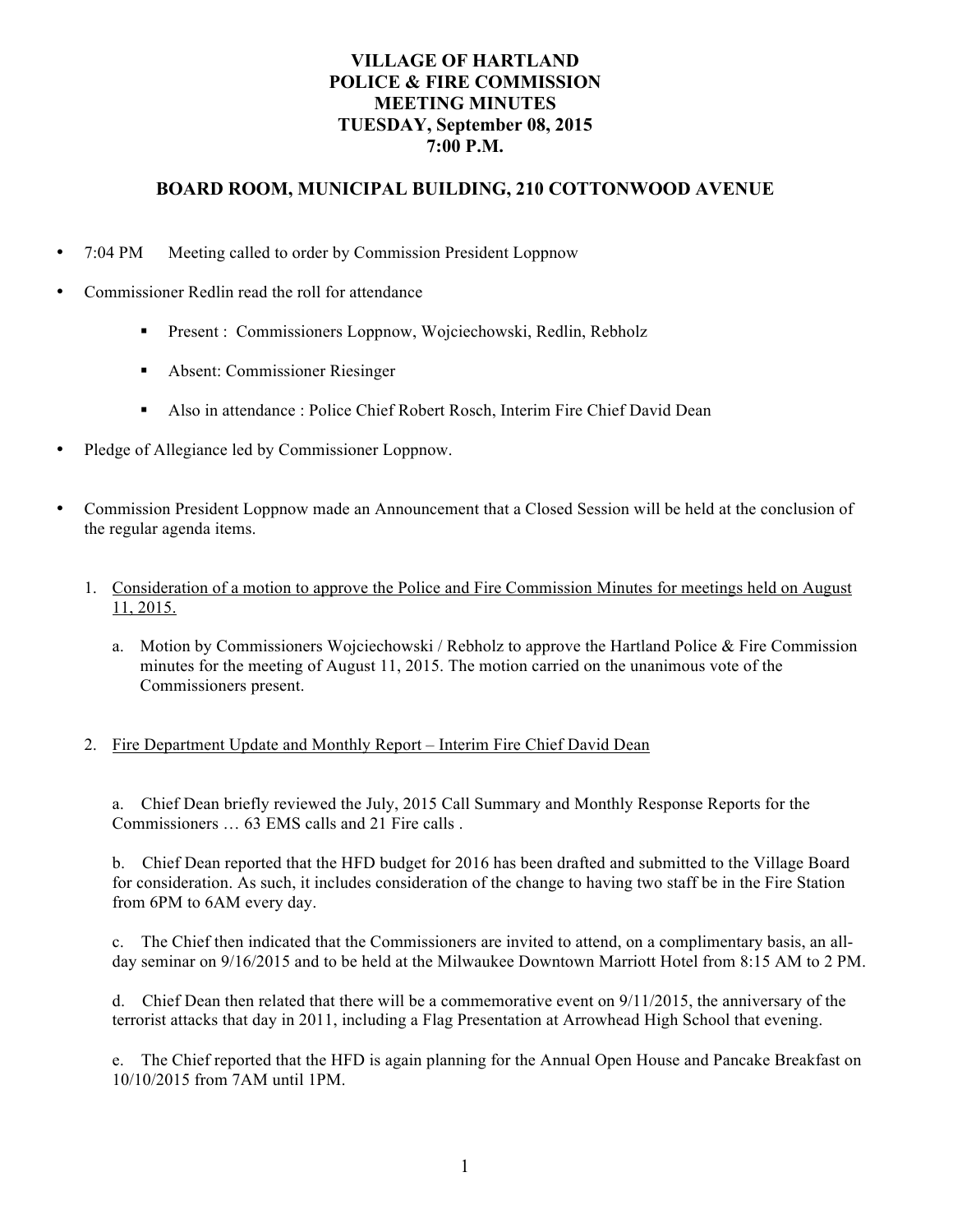## 3. Police Department Update – Police Chief Rosch

- a. Chief Rosch reported that the HPD had, as planned, participated on August 28<sup>th</sup>, in an "area-wide" Mass Disaster Drill which included the involvement of the S.M.A.R.T. [Suburban Mutual Aid Response Team] organization and 62 of 65 area agencies. The event was held in the City of Waukesha and included extensive testing of inter-agency communication facilities; five counties' systems and all system radios were involved. The next day the MIU[Major Investigation Unit] participated in a mock Mass Casualty drill, as well
- b. The Chief reported that this coming Thursday, 9/10/15, he will travel to Brown County to be involved in a program to assist local agencies, there, study to determine how a SMART group may be initiated and work in that county, like it does here.
- c. On October 23<sup>rd</sup> the Chief plans to make a 2016 HPD Budget Presentation to the Hartland Village Board. That budget, according to the Chief, includes the planned replacement of two of the department's squads and, as well, the previously detailed replacement of HPD handguns. The Chief related as how there are industry studies being done now to consider whether there are advantages to a move *from* use of the prevailing 40mm-45mm caliber weapons *to* 9mm caliber as an alternative. No decision has been made yet in that regard.
- d. Commissioner Wojciechowski asked the Chief whether there was any planning currently being undertaken to change HPD staffing requirements in light of the observable major residential and commercial development projects underway in and around Hartland. The Chief indicated that he, Interim Fire Chief Dean and the Village Board have been discussing that matter but feel that it may, in his opinion, be a year or more, and maybe up to five years, before more Police Officer staff will be required and need to be budgeted for.
- e. The Chief reported that the HPD has considered equipping officers with "body cameras", since the City of Milwaukee Police Department has just announced that it intends to make that move, but the Chief feels it is premature to do so until "the courts" have decided matters of access and record retention requirements. The Chief indicated that preliminary studies seem to be indicating significant cost involved in archiving and cataloguing such video records.
- f. The HPD has again conducted the Annual Fitness Tests on two dates this past summer. The Chief noted that this annual testing *is* voluntary at this time.
- g. Chief Rosch reported that the previously discussed Accreditation process is moving along well with Policy Manual editing to be completed by the end of September. A "mock" assessment is currently scheduled for October eighth with the actual on-site Accreditation Assessment to be conducted in November from the  $17<sup>th</sup>$ through the 19<sup>th</sup>. The Chief indicated that the Public *will* be involved in the process – notices as to how to do so will be appropriately posted. There are 238 Accreditation Standards defined and 226 of them apply to the HPD, with over 500 detailed "sub-standards" to be considered, as well. The Chief reported that the process, once successfully completed, requires a re-accreditation inspection / assessment be done every three years thereafter to retain the credential. The Chief indicated that the credential is valuable to the Village from the standpoint of professionalism in the HPD as well as recruitment, retention and insurance cost containment considerations, as well.